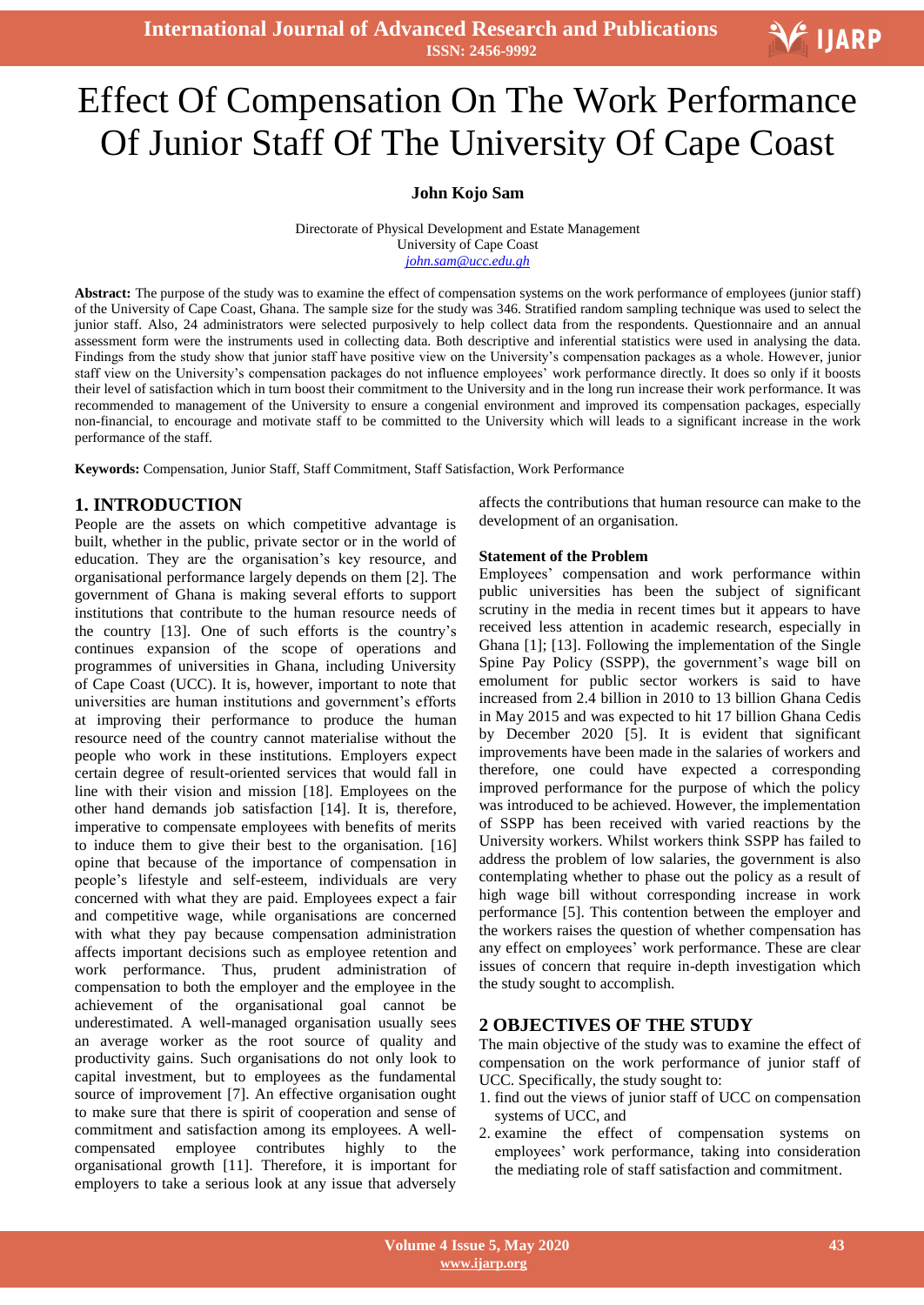

# **3 RESEARCH HYPOTHESES**

Based on the specific objectives of the study, the following hypotheses were formulated to guide the study:

- $\overline{H}^1$ Employees do not view compensation systems of UCC in positive terms.
- $H^2$ There is no statistically significant relationship between employees' view on compensation and their work performance.
- $H^3$ There is no statistically significant relationship between employees' level of job satisfaction and their work performance.
- $H^4$ There is no statistically significant positive<br>relationship between employees' level of relationship commitment to the University and their work performance.
- $H^5$ Employees' views on compensation have no direct significant effect on employees' work performance.

## **Significance of the Study**

This study is significant for several reasons. First, it is hoped that findings of the study would advance the understanding of how employers can adequately reward their employees to create harmonious atmosphere at the workplace. Secondly, findings of the study, if implemented, is expected to be of immense benefit to the University management in making compensation decisions that foster the attraction and retention of a satisfied and committed workforce. Also, the results would enable both management and labour unions to better understand how the various incentive packages could be harnessed to stir staff to increase and sustain productivity. Thus, labour union officials and representatives at the negotiation table will find it useful when putting together their requests before management for better solutions. Finally, it is hoped that the results would contribute to the stock of knowledge in human resource management in general by serving as a source of reference for further studies.

#### **Delimitations**

Geographically, the study focused on UCC. Although there are other categories of staff in the University, the focus of the study was on only the junior staff in the University. With regard to the variables, the focus of study was on compensation (financial and non-financial), staff satisfaction, staff commitment, and staff work performance.

# **3 LITERATURE REVIEW**

Work performance is associated with quantity, quality and timeliness of output, presence or attendance on the job, efficiency and effectiveness of work completed. According to [8], performance is measured in terms of productivity, job satisfaction, turnover and absenteeism. Employee performance is about the timely, effective and efficient completion of mutually agreed tasks by the employee, as set out by the employer [8]. There have been varied results regarding the effect of compensation on staff work performance. [17] posit that giving relatively high monetary compensations to staff lead to increase in staff work performance. [17] noted that respondents overall fast response to task was positively correlated to the high compensations given them. The comments of [17] are consistent with other studies by [3], [15] which noted that relatively high monetary compensations may function as a catalyst for enhanced effort by employees to perform well. In

 relationship between compensation and work performance. Ghana, a study conducted by [18] indicated a significant The study concluded that higher productivity can be achieved if there is transparency in the compensation system and if the compensation meets the aspirations of the beneficiaries. Another study conducted by [12] focused on the relationship between compensation and job performance in the Ghana Police Service. The result of the study indicated that equitable and holistic compensation packages increase job performance in the Ghana Police Service. Theoretically, the concept of employee compensation may be categorised into two main dimensions that is, financial and non-financial compensations. This categorisation is in line with that of [13] who argued in his study that both financial and non-financial compensation have a significant effect on teachers' work performance, however, financial compensation contributes more to teachers' work performance than non-financial compensation. From the brief review, the model in Figure 1 was derived to form the conceptual framework within which the study was conducted. The model serves as a systematic way in measuring the influence of compensation on junior staff satisfaction level, their commitment and work performance. The argument of the study is that employee compensation influence employee work performance, however, the influence becomes stronger and more positive when other variables such as staff satisfaction with the various forms of compensation and staff commitment to the University are considered. The study therefore, hypothesis that if the University expose staff to both financial and nonfinancial compensations it will lead to their work performance. However, staff work performance become stronger and more positive when staff are satisfied with the various forms of compensation which in turn boost their commitment to the University. The incremental effect of staff satisfaction and commitment in the long run will strengthen the significant effect of compensation on staff work performance.



*Figure 1: Effect of Compensation on Junior Staff Work Performance* Source: Adapted from [13].

# **4 RESEARCH METHODOLOGY**

The study sought to gather and analyse information on existing compensation systems for the junior staff in UCC, using the descriptive survey design. Therefore, the target population was the junior staff of UCC, who were 3,078 as at the time of the study [10]. UCC was chosen for the study because public universities in Ghana are among institutions benefiting from SSPP but whose employees are still agitating for better salaries as at the time of the study. Also, there is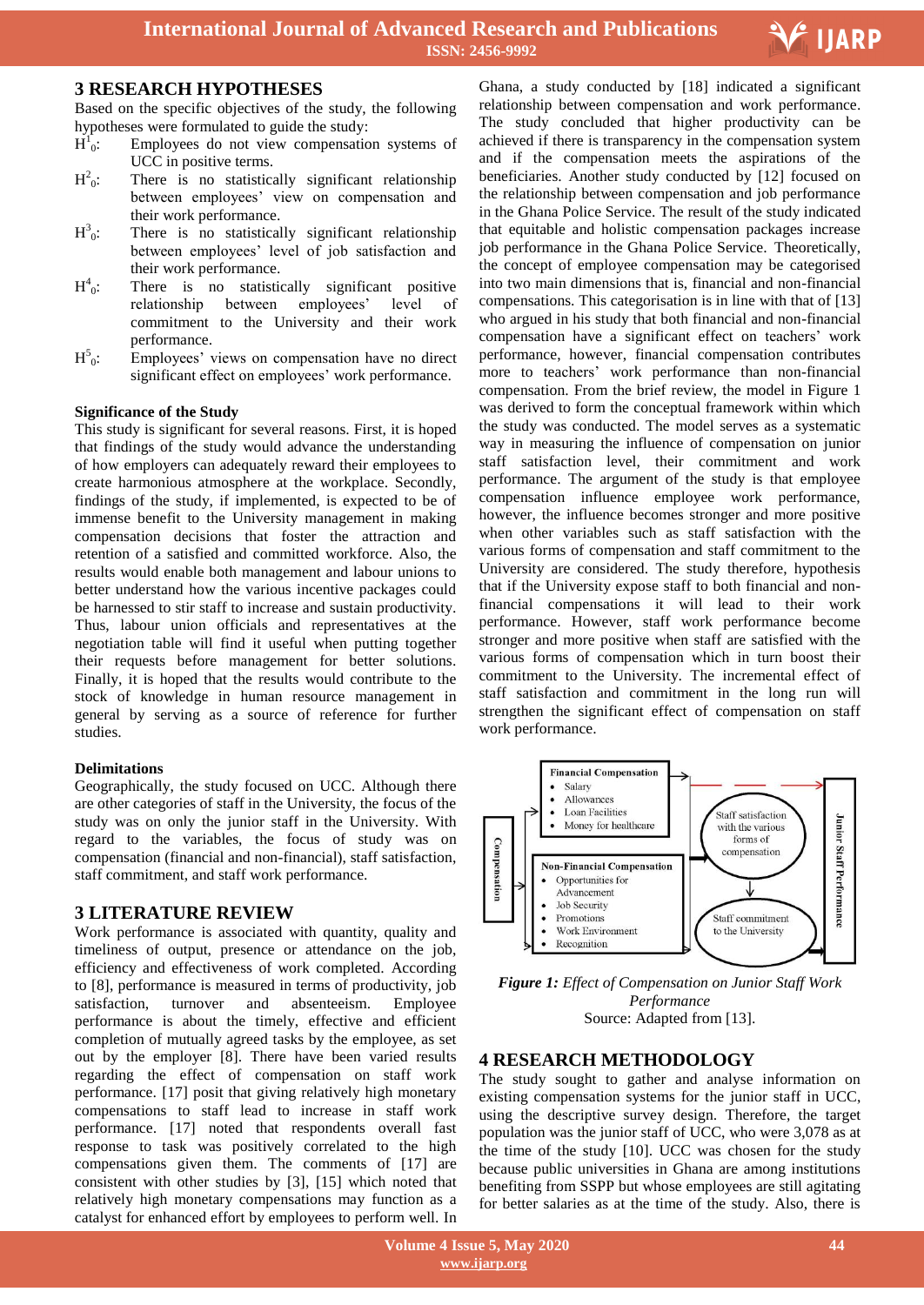

the perception among the junior staff of the University, especially, the sanitary labourers that they were better off before than after the implementation of SSPP and therefore, had been disadvantaged with the implementation of the policy. The sample for the study was 346 staff of the University. Twenty-four (24) administrators under whose direct supervision the selected junior staff work were selected to assess the performance of the junior staff. The sampling frame was a list of junior staff obtained from the Division of Human Resource, UCC after permission had been granted from the Deputy Registrar in charge of the Division of Human Resource. The 24 administrators were purposively selected from the various colleges, directorates, and halls of residence where the junior staff sample were assigned. The 346 junior staff sample was obtained based on the recommendation of [6] table for determining a sample size from a given population. Therefore, it was appropriate to sample 346 junior staff from the population of 3078. To obtain a fair representation of the junior staff from the population of 3,078, stratified random sampling technique was used to put the junior staff in the various units based on their job schedule and sex. This is to ensure that each element was given an equal chance of being selected. A sampling proportion was used to select from each group. For example, to obtain the sample for male and female clerks and messengers, the following procedure was followed: First, the total number of clerks and messengers which is 529 was divided by the total number of junior staff which is 3,078, then multiplied by 346 which is the sample for the junior staff obtained from the table for determining sample size of a given population by [6]. The result was 59. The same procedure was followed to obtain representations for all the other positions. Since equal representation for male and female was desired for the study, proportional sampling was again used. Table 1 presents population and sample distribution of staff by gender. After stratifying them into the various groups/strata, the lottery method of simple random sampling technique was used to select the staff from each group by writing their names on sheets of paper, which was folded and put into a bowl. The bowl was shaken and the folded pieces of paper then picked at random without replacement. The bowl was shaken to mix up the pieces of paper after each paper had been picked. The procedure was continued until the required number was obtained in each stratum.

*Table 1: Population and Sample Distribution of Junior Staff by Job Position and Gender*

| Job position                          | Male | Female   | Total | Mal<br>e | Female         | Tota<br>1 |
|---------------------------------------|------|----------|-------|----------|----------------|-----------|
| Clerks/<br>Messengers                 | 315  | 214      | 529   | 35       | 24             | 59        |
| Ward<br>assistants                    | 83   | 69       | 152   | 9        | 8              | 17        |
| Library<br>assistants/<br>Janitors    | 94   | 45       | 139   | 11       | 5              | 16        |
| Drivers                               | 129  | $\theta$ | 129   | 15       | $\overline{0}$ | 15        |
| Security<br>guards                    | 314  | 8        | 322   | 35       | 1              | 36        |
| Technical<br>assistants/<br>Tradesmen | 418  | 65       | 483   | 47       | $\overline{7}$ | 54        |
| Porters                               | 87   | 52       | 139   | 10       | 6              | 16        |
| Conservancy<br>Gen. Lab.              | 1071 | 114      | 1185  | 120      | 13             | 133       |
| Total<br>--- - -                      | 2511 | 567      | 3078  | 280      | 66             | 346       |

Source: Field data, 2019.

#### **Data collection instruments, procedure, and analysis**

 Questionnaire for junior staff and an annual assessment form for junior staff to be answered by the administrators were the main research instruments used to collect data from the respondents. Each questionnaire had an annual assessment form of junior staff attached to it. The assessment form was used to elicit data on junior staff performance. After answering the questionnaire, all the junior staff handed the completed questionnaires to their immediate respective supervisors (administrators) to complete the assessment form for each staff. Responses to the various items used in the instruments were measured numerically using unilinear scale such that one (1) represents the strongest disagreement to the issues while five (5) represents the strongest agreement to the issues. The reliability of the two instruments (junior staff questionnaire and annual assessment form for junior staff) were 0.81 and 0.79 respectively. The data collection was carried out in three stages. Stage I was the collection of list of junior staff from the administrators in charge, stage II was the distribution of the instruments and stage III was the retrieving stage. On the whole, out of the 346 respondents visited, 335 provided completed instruments; the remaining questionnaires and assessment forms were given back uncompleted while others were not retrieved. This resulted in 96.8 percent retrieval of completed questionnaires and assessment forms. The data were analysed using both descriptive and inferential statistics. Specifically, mean and standard deviation were used to analyse data on the first specific objective while Pearson product moment correlation and multiple regression analyses were used to analyse data on the second specific objective.

## **5 RESULTS AND DISCUSSION**

The rationale for the first objective was to ascertain the views of junior staff of UCC on compensation systems of UCC. The results showing the views of the staff are depicted in Table 2 and 3 respectively. As depicted in Table 2, respondents disagreed that they were motivated by the high salary the university is giving to them (Mean  $= 2.355$ , Std. Dev.  $= 0.307$ ). Respondents further indicated that the annual allowances and cash bonus given to them by the University did not motivate them to work harder (Mean = 2.415, Std. Dev.  $= 0.562$ ). However, the respondents agreed that there were enough loan facilities available to the staff (Mean = 3.308, Std. Dev.  $= 0.468$ ). In addition, the staff disagreed that the opportunity of benefitting from car/motor loans motivates them to work harder (Mean  $= 2.436$ , Std. Dev.  $=$ 0.483). They further disagreed that there are allowances for accommodation for junior staff (Mean =  $1.728$ , Std. Dev. = 0.352).

*Table 2: View of Respondents on Financial Compensation of the University*

| <i>HIC UNIVERSILY</i>                                                            |       |           |
|----------------------------------------------------------------------------------|-------|-----------|
| Statements on financial compensation                                             | Mean  | Std. Dev. |
| I am motivated by the high salary the university is<br>giving me                 | 2.355 | 0.307     |
| The annual allowances and cash bonus motivates<br>me to work harder              | 2.415 | 0.562     |
| There are enough loan facilities available to<br>junior staff of the university. | 3.308 | 0.468     |
| The opportunity of benefitting from car/motor                                    |       |           |
| loans motivate me to work harder                                                 | 2.436 | 0.483     |
| There are allowances for accommodation for<br>junior staff                       | 1.728 | 0.352     |
| Financial compensation                                                           | 2.448 | 0.304     |
| Source: Field data, 2019.                                                        |       |           |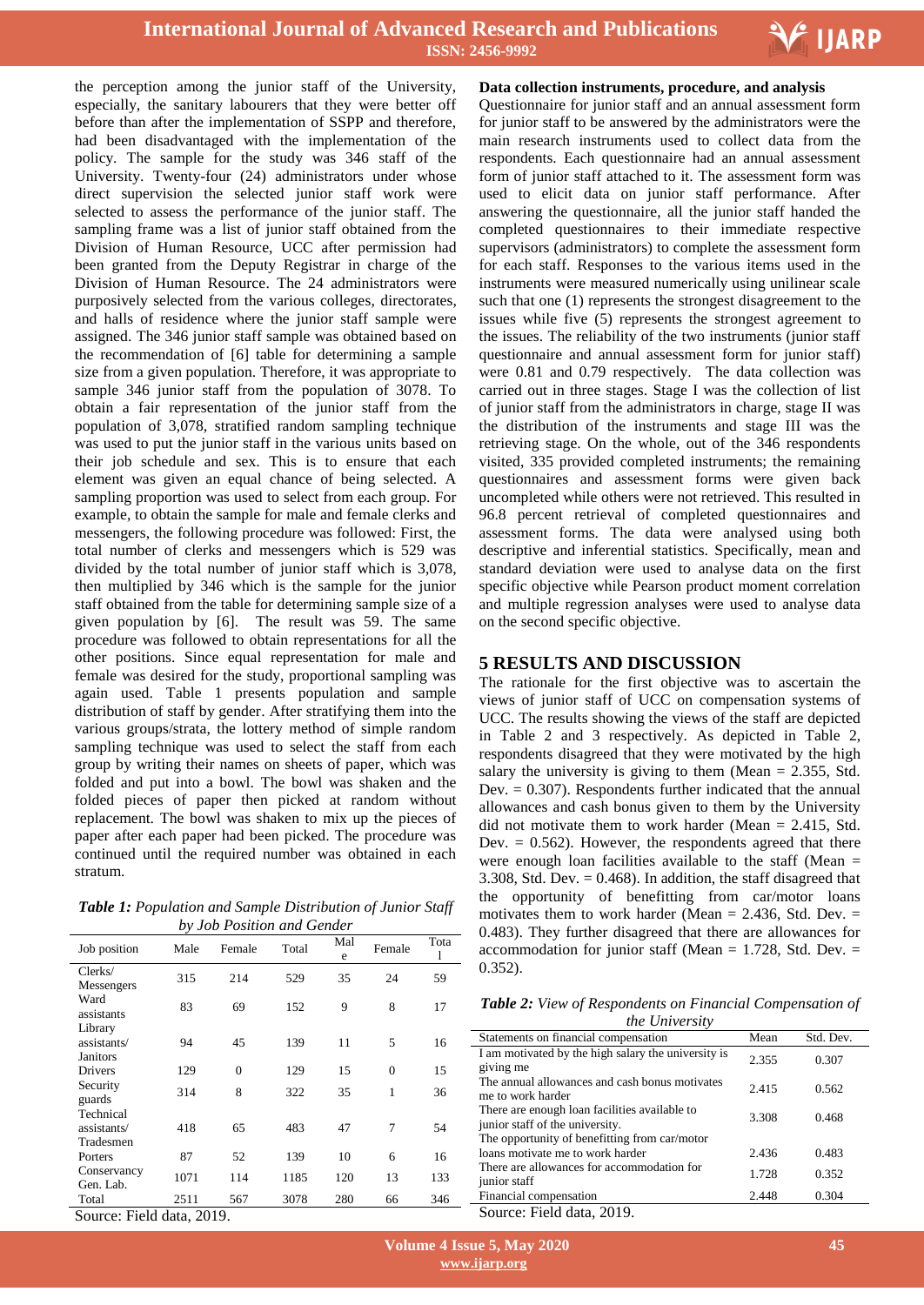

Generally, junior staff of the University were not pleased with the various forms of financial compensation available or given to them. This means, the staff were not happy with the financial payment (including wages, salaries, commissions and bonuses) they receive as part of their work. The findings are consistent with that of [12] who examined the link between compensation packages and job performance in the Ghana Police Service. Their study revealed that the staff of the Ghana Police Service were not happy with the various forms of financial compensation packages given to them by the government and the institution. The study further elicited data on respondents view on the various non-financial compensation packages available or given to them. The results are presented in Table 3.

*Table 3: View of Respondents on Non-Financial Compensation of the University*

| Statements on non-financial compensation                                 | Mean  | Std.  |
|--------------------------------------------------------------------------|-------|-------|
|                                                                          |       | Dev.  |
| The provision of healthcare schemes or facilities for                    |       |       |
| all staff motivates me to work harder                                    | 2.731 | 0.386 |
| There are enough leave with pay for all staff of the<br>university       | 3.343 | 0.566 |
| There are opportunities for promotion in the<br>university               | 4.012 | 0.191 |
| I am happy with the various training and development                     |       |       |
| opportunities available for junior staff                                 | 2.955 | 0.361 |
| My job in this university is secured                                     | 4.006 | 0.245 |
| The pension scheme for junior staff in this university                   |       |       |
| motivates me to undertake my job responsibilities<br>diligently          | 2.928 | 0.380 |
| There is good working environment for junior staff in<br>this university | 2.946 | 0.394 |
| Non-financial compensation                                               | 3.275 | 0.307 |
| Source: Field data, 2019.                                                |       |       |

As indicated in the table, respondents disagreed that the provision of healthcare schemes or facilities for all staff motivated them to work harder (Mean  $= 2.731$ , Std. Dev.  $=$ 0.386). This may probably have been due to the existence of the free healthcare facilities provided by the National Health Insurance Scheme. Similarly, respondents were of the view that the pension scheme for junior staff in the university did not motivate them to undertake their job responsibilities diligently (Mean =  $2.928$  Std. Dev. = 0.380). However, they agreed that there were enough leave with pay for all staff of the University (Mean =  $3.343$ , Std. Dev. = 0.566), and also there were opportunities for promotion in the University (Mean  $= 4.012$ , Std. Dev.  $= 0.191$ ). Similarly, respondents were of the view that they were happy with the various training and development opportunities available for them (Mean  $= 2.955$ , Std. Dev.  $= 0.361$ ). They added that their job in this university was secured (Mean  $= 4.006$ , Std. Dev.  $=$ 0.245). However, they disagreed to the view that there was good working environment for junior staff in this university (Mean  $= 2.946$ , Std. Dev.  $= 0.394$ ). The standard deviations in both Tables 2 and 3 were small and close to each other, indicating the narrow dispersion about the mean responses of junior staff with respect to the forms of compensation. As depicted in Table 3, junior staff of the University viewed non-financial compensation positively. In other words, junior staff of the University are happy with the non-monetary and psychological payments that the University provides for them in exchange for the work they perform. Therefore, junior staff are pleased with the satisfaction they receive from the job itself or from the physical or psychological environments in which they work. This means, non-financial

 recognition, responsibility, influence and personal growth are rewards which focus on issues like needs for achievements, seen to have positive effect on the junior staff. The study therefore, rejects the hypothesis that employees do not view financial and non-financial compensation systems of UCC in positive terms. The results show that they view the compensation packages of the University positively however, they view non-financial compensation more positively than that of financial compensation. The findings support the comments of [15] who posits that lower rank employees are normally pleased with compensation packages that are concerned with those non-financial rewards that provide intrinsic and extrinsic motivation to employees. In order words, they are happy with rewards that are inherent in job design such as interesting and challenging job, degree of feedback, task variety, and autonomy, and also those that arise from the factors of job context that include financial rewards, developmental rewards, and social rewards. The second objective examined the effect of compensation systems on employees' work performance, taking into consideration the mediating role of staff satisfaction and commitment. In dealing with this objective, the study first analysed the relationships between the study variables. The results are presented in Table 4. As contained in the table, financial compensation ( $r = 0.013$ ,  $p = 0.033$ ), non-financial compensation ( $r = 0.495$ ,  $p = 0.005$ ), level of satisfaction ( $r =$ 0.565,  $p = 0.004$ ), and commitment to the University ( $r =$ 0.258,  $p = 0.036$ ) were statistically significant and positively correlated with employees' performance.

*Table 4: Relationships between Employees' view on Compensation, their Level of Satisfaction, Commitment to the University and Work Performance*

|                        |       |       | Employees' performance |       |  |
|------------------------|-------|-------|------------------------|-------|--|
| Variables              | Mean  | Std.  | Correlation            | Sig.  |  |
|                        |       | Dev.  | coefficient (r)        |       |  |
| Financial compensation | 2.448 | 0.304 | $0.013*$               | 0.033 |  |
| Non-financial          | 3.275 | 0.307 | $0.495**$              | 0.005 |  |
| compensation           |       |       |                        |       |  |
| Level of satisfaction  | 3.035 | 0.301 | $0.565**$              | 0.004 |  |
| Commitment to the      | 3.064 | 0.304 | $0.258*$               | 0.036 |  |
| University             |       |       |                        |       |  |
| Performance            | 3.845 | 0.251 |                        |       |  |

Source: Field data, 2019

This means that if the junior staff view the University's various form of compensation packages in positive terms, there will be an increase in their performance, especially that of non-financial compensation. Similarly, the more employees are satisfied with the various form of compensation, the better they will increase their performance. Furthermore, the more they are committed to the University, the more they will improve their performance in the institution. Based on the findings, the study therefore rejected all the null hypotheses that there are no relationship between employees' view on compensation, level of job satisfaction, level of commitment to the University and employees' performance. The finding that employees' positive view on compensation has a significant and positive relationship with employees' performance is consistent with the submission of [17] who noted that employees overall fast response to task in an organisation is positively correlated to the high compensations given to them. They added that when compensations are low, employees either slack or show little interest in the task at hand. According to [4], high monetary compensations may function as a catalyst for enhanced effort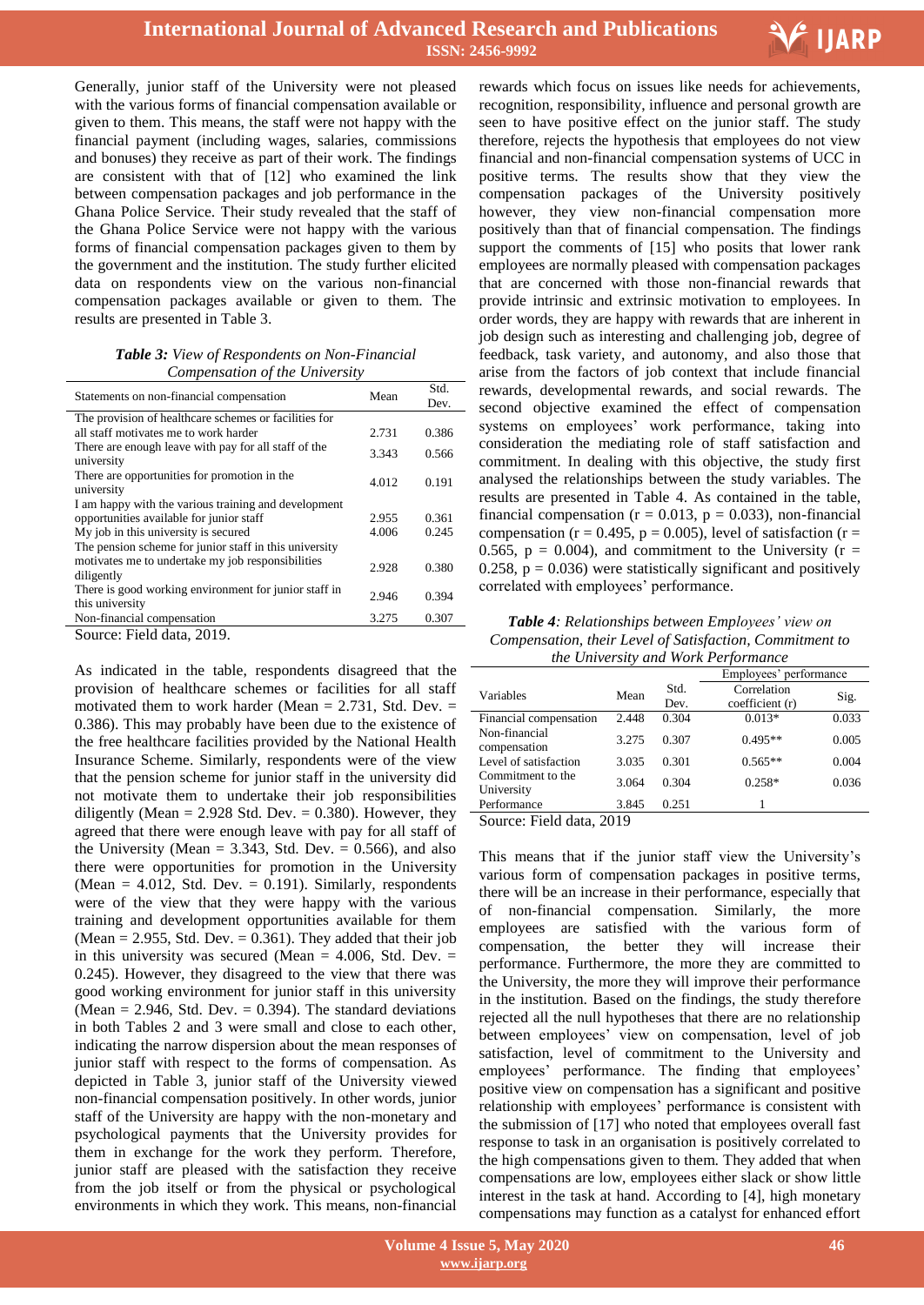

or determination by employees to perform well. Also, the findings are in line with the view of [4] who posits that individual employee level of satisfaction in the organisation has a positive association with the employee success at the workplace. Also, there was a significant and positive relationship between employees' level of commitment to the University and their performance. This finding is consistent with the submission of [2] who asserted that employees' commitment to the organisation has a direct link with their performance. The study further employed multiple regression analysis to analyse the data in order to deal with the second objective. Employees' view on the various forms of compensation packages of the University was used as the independent variables while employees' performance was the dependent variable. However, junior staff level of satisfaction and commitment to the University were used as mediators. This was based on the assertions of many researchers [9]; [13] who assert that employees' level of satisfaction and commitment to an organisation are variables that boost employees' performance. Therefore, this study adopted these two intervening variables to confirm or disproof the assertions of the researchers that increase in employees' level of satisfaction and commitment to the organisation lead to a corresponding increase in their performance. Results of the analysis are shown in Table 5.

| Table 5: Effect of Employees' Compensation Packages on |  |  |  |  |  |
|--------------------------------------------------------|--|--|--|--|--|
| <i>their Work Performance</i>                          |  |  |  |  |  |

|                                            | Model I               | Model II              | Model III             |
|--------------------------------------------|-----------------------|-----------------------|-----------------------|
| Variables                                  | Beta                  | Beta                  | Beta                  |
| Financial compensation                     | 0.134<br>(0.074)      | 0.249<br>$(0.074)$ *  | 0.380<br>$(0.073)*$   |
| Non-financial compensation                 | 0.565<br>$(0.062)$ ** | 0.390<br>$(0.060)*$   | 0.405<br>$(0.057)$ ** |
| Employees' level of satisfaction           |                       | 0.260<br>$(0.051)$ ** | 0.227<br>$(0.049)$ ** |
| Employees' commitment to the<br>University |                       |                       | 0.499<br>$(0.044)$ ** |
| Constant                                   | 3.415                 | 2.576                 | 1.830                 |
| R                                          | 0.534                 | 0.578                 | 0.791                 |
| R Square                                   | 0.325                 | 0.470                 | 0.753                 |
| <b>Adjusted R Square</b>                   | 0.310                 | 0.435                 | 0.739                 |
| $\sim$ $\sim$ $\sim$ $\sim$                |                       |                       |                       |

(Standard errors are in parentheses)

\*\*p<0.01; \*p<0.05  $(N = 335)$ Dependent variable: Employees' performance

Source: Field Data, 2019.

The multiple regression analysis involved testing of three models. In the first model the two main forms of compensation packages (financial and non-financial) were entered as independent variables. As contained in Table 13, the variable that predicted junior staff performance in the University significantly was non-financial compensation ( $\beta$  = 0.565,  $p < 0.01$ ). Financial compensation was a nonsignificant contributor to the variance in the dependent variable ( $\beta = 0.134$ ,  $p > 0.05$ ). The total contribution of the independent variables to the variance in the dependent variable is 0.325 with an adjusted  $\mathbb{R}^2$  of 0.310. This means that financial and non-financial compensation packages predicted or explained about 31 percent of the variance in the junior staff performance in the University. In the second model junior staff level of satisfaction in the various forms of compensation given to them was entered into the equation to serve as a mediating variable. The theory here is that the

 performance in the University directly, and that they do so independent variables do not predict employees' indirectly through employees' level of satisfaction and their commitment to University. When the variable employees' level of satisfaction with their work was used in the equation the Beta coefficients of financial and non-financial compensation packages reduced. However, financial compensation which was non-significant became significant and expanded in the second model. The percentage decrease of non-financial compensation which is the only variable that is significant in the first model was 31 percent. As expected, there was a slight increase with regard to the total contribution  $(R^2)$  of all the independent variables, including junior staff level of satisfaction with their work, to the variance in the dependent variable. It increased from 0.325 to 0.470 with an adjusted  $\mathbb{R}^2$  of 0.435, which means that junior staff level of satisfaction tends to boost the total predictive power of the various compensation packages available and given to them. Junior staff level of satisfaction was statistically significant when it was entered into the second model ( $\beta = 0.260$ ,  $p < 0.01$ ). In the third model the variable employees' commitment to the University was entered into the equation, and the result was that the Beta coefficients of the independent variables were still statistically significant. The confident level for financial compensation was still 95 percent while that of non-financial compensation moved from 95 percent to 99 percent. As indicated in Table 13, the beta coefficients of all the variables increased. Employees' level of commitment to the University was statistically significant when it was used in the second model ( $\beta = 0.499$ ,  $p < 0.01$ ) because it changed the beta coefficients of the other significant variables in the third model. This means that the explanatory power of employees' view on the various forms of compensation packages of the University (financial and non-financial) are shared with the mediating variables. The beta coefficient for financial compensation, non-financial compensation and employees' level of satisfaction with their work variables increased. Naturally, the total contribution  $(R<sup>2</sup>)$  of the variables when employees' level of commitment to the University was added increased from 0.470 to 0.753, while the adjusted  $R^2$  increased to 0.739. The data further showed that when employees' level of commitment to the University was used in the equation the rate of increase of the  $\mathbb{R}^2$  was 60.2 percent. This suggests that the junior staff level of commitment to the University is a major condition for increase in junior staff performance. Thus, employees' satisfaction with the work in the University gradually builds up and translates into commitment to the University. What all the resultant increases and statistical non-significance mean is that the independent variables (financial and nonfinancial compensations) do not directly influence employees' performance in the University. They do so only when the staff are satisfied with their work in their respective units and when they are committed to the University. This means, the various forms of compensation packages of the University have a significant effect on employees' performance. The study therefore rejects the hypothesis that employees' views on compensation systems have no statistically significant effect on their performance. Thus, junior staff views of the University's compensation package do not directly influence their performance in the University. First the compensation packages must enhance the junior staff level of satisfaction with their work, and this will in turn ignite their commitment to the University. This increased